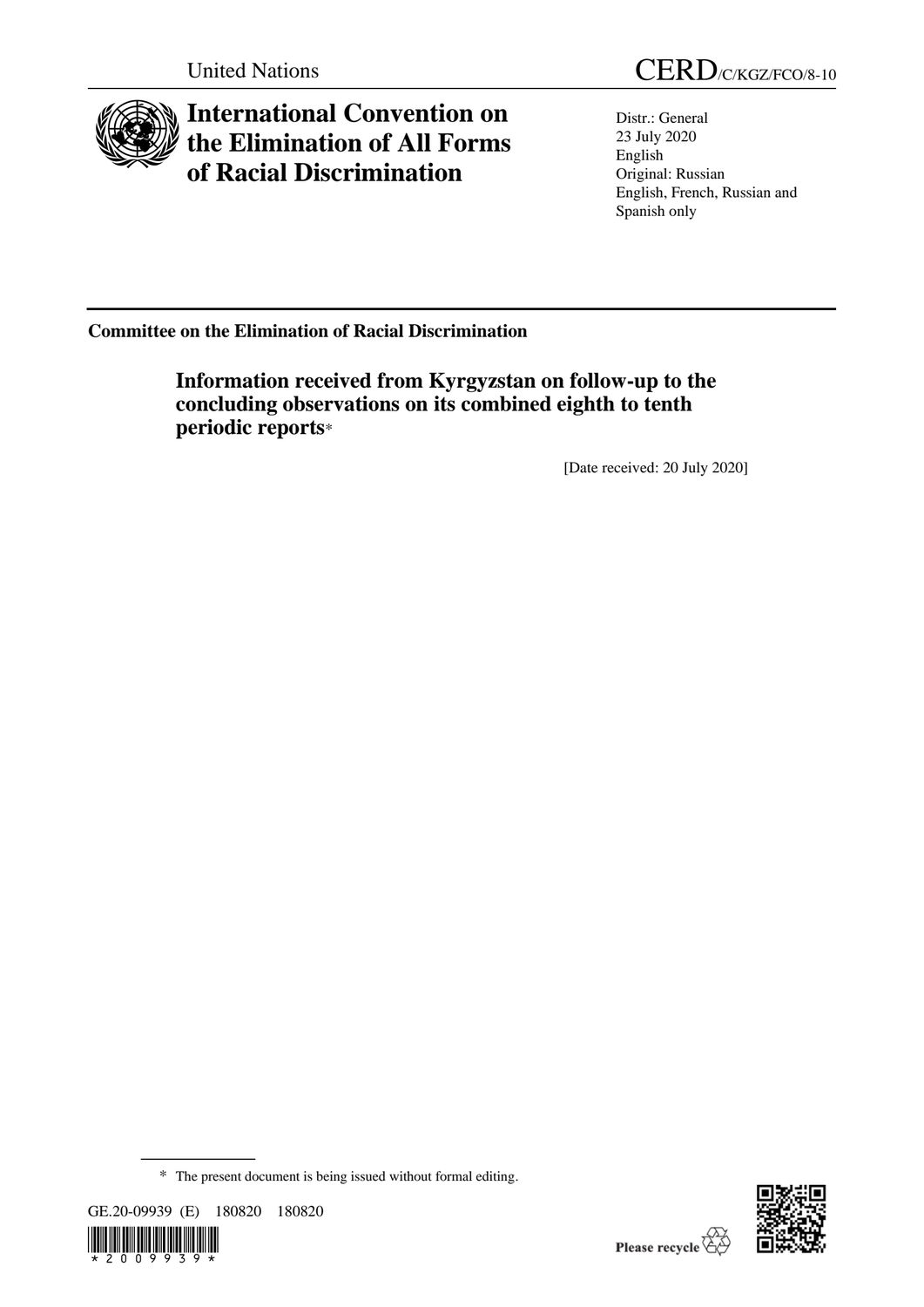**Consolidated information from government agencies of Kyrgyzstan on the implementation of the recommendations contained in paragraphs 9 (c), 22 (a) and 28 of the Committee's concluding observations of 30 May 2018 on the combined eight to tenth periodic reports of Kyrgyzstan under the Convention** 

## **Follow-up information relating to paragraph 9 (c) of the concluding observations (CERD/C/KGZ/CO/8-10)**

In the criminal case against Mr. A. Askarov, the courts of Kyrgyzstan took all the necessary procedural steps in compliance with the requirements of criminal procedure legislation and, following appropriate legal assessment of the case file, court rulings in keeping with national legislation were issued.

In this connection, it should be noted that Kyrgyzstan has considered the Views of the Human Rights Committee and, within the framework of national legislation and in view of its international obligations, makes every effort to uphold the rule of law and protect human rights.

Kyrgyzstan respects the Human Rights Committee and cooperates with it in relation to its Views. In pursuance of the country's commitment to cooperate with the Committee in that regard, new judicial proceedings were held in Mr. Askarov's case between 2016 and 2020 in accordance with the principles of a fair trial.

It should be noted that the Committee's recommendation to "immediately release the author" of the communication cannot be implemented because he has been found guilty by the courts of Kyrgyzstan.

According to the latest reports, Mr. Askarov's state of health is satisfactory. He is being monitored by the medical staff of the correctional colony and regularly receives the treatment he requires.

For information, duly reinforced measures are being taken in places of detention to prevent the outbreak and spread of coronavirus disease (COVID-19).

## **Follow-up information relating to paragraph 22 (a) of the concluding observations**

The provincial law enforcement authorities have initiated 1,303 criminal investigations in connection with the events of June 2010 in Osh Province. Of these criminal cases, 719 have been combined into a single case.

Following investigation, 102 cases involving 212 persons (33 of Kyrgyz ethnicity, 174 of Uzbek ethnicity and 5 of other ethnicities) were referred to the courts, which have heard 99 of the cases involving 208 persons (28 of Kyrgyz ethnicity, 175 of Uzbek ethnicity and 5 of other ethnicities).

Proceedings were terminated in 13 criminal cases. These include 4 cases in which missing persons were found (terminated under article 28 (1), subparagraph (2), of the 1999 version of the Code of Criminal Procedure), 7 cases involving the unauthorized taking of a vehicle (terminated under article 28 (1), subparagraph (10), of the 1999 version of the Code of Criminal Procedure) and 2 cases of weapons theft (terminated under article 28 (1), subparagraphs (8) and (9), of the Code of Criminal Procedure).

With the combination of criminal cases, the provincial law enforcement authorities have a total of 559 cases ongoing, of which 26 have been suspended under article 221 (1), subparagraph (1), of the Code of Criminal Procedure and 533 have been suspended under article 221 (1), subparagraph (3). All possible measures are being taken to shed light on these crimes.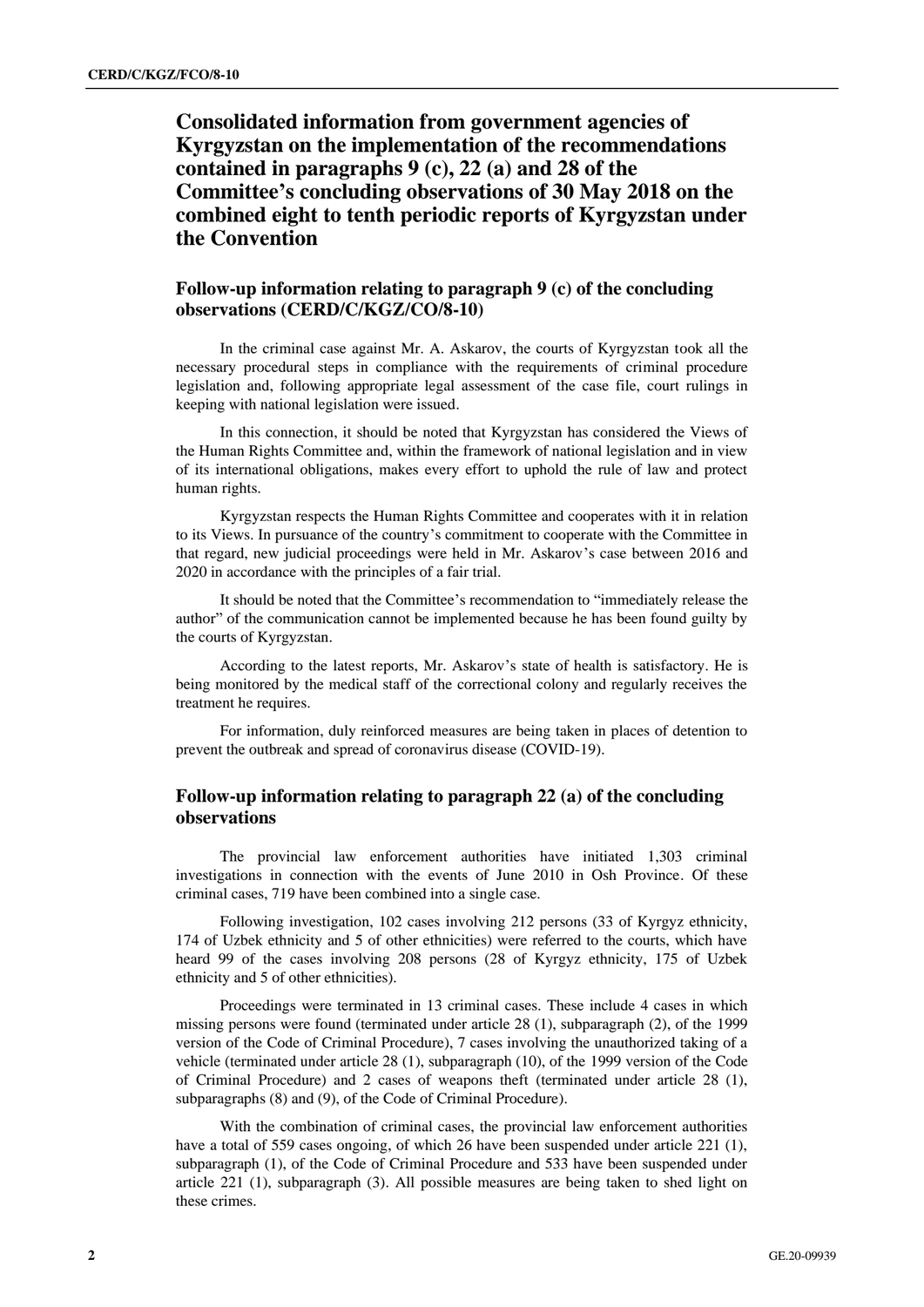The law enforcement authorities are currently searching for 47 persons, based on a failure to identify suspects in 26 of the criminal cases initiated following the events of June 2010. Search operations have been launched in connection with the suspended criminal cases.

It has also been established that there were no incidents of unlawful detention in the criminal cases related to the events of June 2010.

In addition, the law enforcement agencies' use of unauthorized investigation methods against participants in criminal proceedings related to the June 2010 events has been analysed.

In total, five complaints of torture by law enforcement officials were made in relation to the June events.

The law enforcement authorities of Jalalabad Province have initiated 954 criminal cases related to the rioting, killings and other offences committed in the region in June 2010, including 33 cases under article 97 of the Criminal Code (1997 version).

In the course of the investigations into these cases:

- Prosecutions were carried out in respect of 128 persons, including 47 of Kyrgyz ethnicity, 77 of Uzbek ethnicity, 2 of Kazakh ethnicity and 2 of Tatar ethnicity.
- Remand in custody as a preventive measure was applied in respect of 93 accused persons, including 35 of Kyrgyz ethnicity, 56 of Uzbek ethnicity and 2 of other ethnicities. Non-custodial preventive measures were applied in respect of 20 persons, including 11 of Kyrgyz ethnicity, 7 of Uzbek ethnicity and 2 of Kazakh ethnicity.

Following investigation, 56 criminal cases (not counting combined cases) with 128 defendants and 320 recognized victims were referred to court.

Following investigation into 33 criminal cases concerning homicides, 9 investigations were completed and referred to court, 1 case was terminated and 22 were suspended (4 owing to failure to locate the accused and 18 owing to failure to identify suspects).

In four separate criminal cases, wanted notices were issued for 22 accused persons (all of Uzbek ethnicity).

Of the above-mentioned criminal cases, the courts have heard 46 cases involving 105 persons (of whom 99 were convicted, 4 had their prosecutions terminated following agreement with the victim and 2 were referred for compulsory treatment).

Furthermore, while the majority of internal affairs officials made every effort to elucidate these crimes, there were incidents in which individual officials, acting for personal gain, themselves opted to commit offences.

In this regard, following claims of torture, beatings, unauthorized investigation methods, etc. made by convicted persons, human rights organizations and websites, seven decisions to discontinue proceedings were issued, based on the claims of 22 persons (of Uzbek ethnicity) regarding 72 law enforcement officials (1 of Uzbek ethnicity and 71 of Kyrgyz ethnicity). In two of these cases, the decision was based on article 28 (1), subparagraph (1), of the Code of Criminal Procedure; in the other five, it was based on article 28 (1), subparagraph (2).

In 2018, the criminal cases listed below were initiated in relation to incidents of incitement of ethnic, racial, religious or interregional hatred.

Under article 97 (2), subparagraph (9), of the Criminal Code, no cases were initiated.

Under article 299 of the Criminal Code, 14 cases were initiated, of which 10 were referred to court, 3 were suspended (under article 221 (1), subparagraph (3), of the Code of Criminal Procedure) and 1 is at the investigation stage.

Under article 299-1 (1) of the Criminal Code, 2 cases were initiated and both were referred to court following investigation.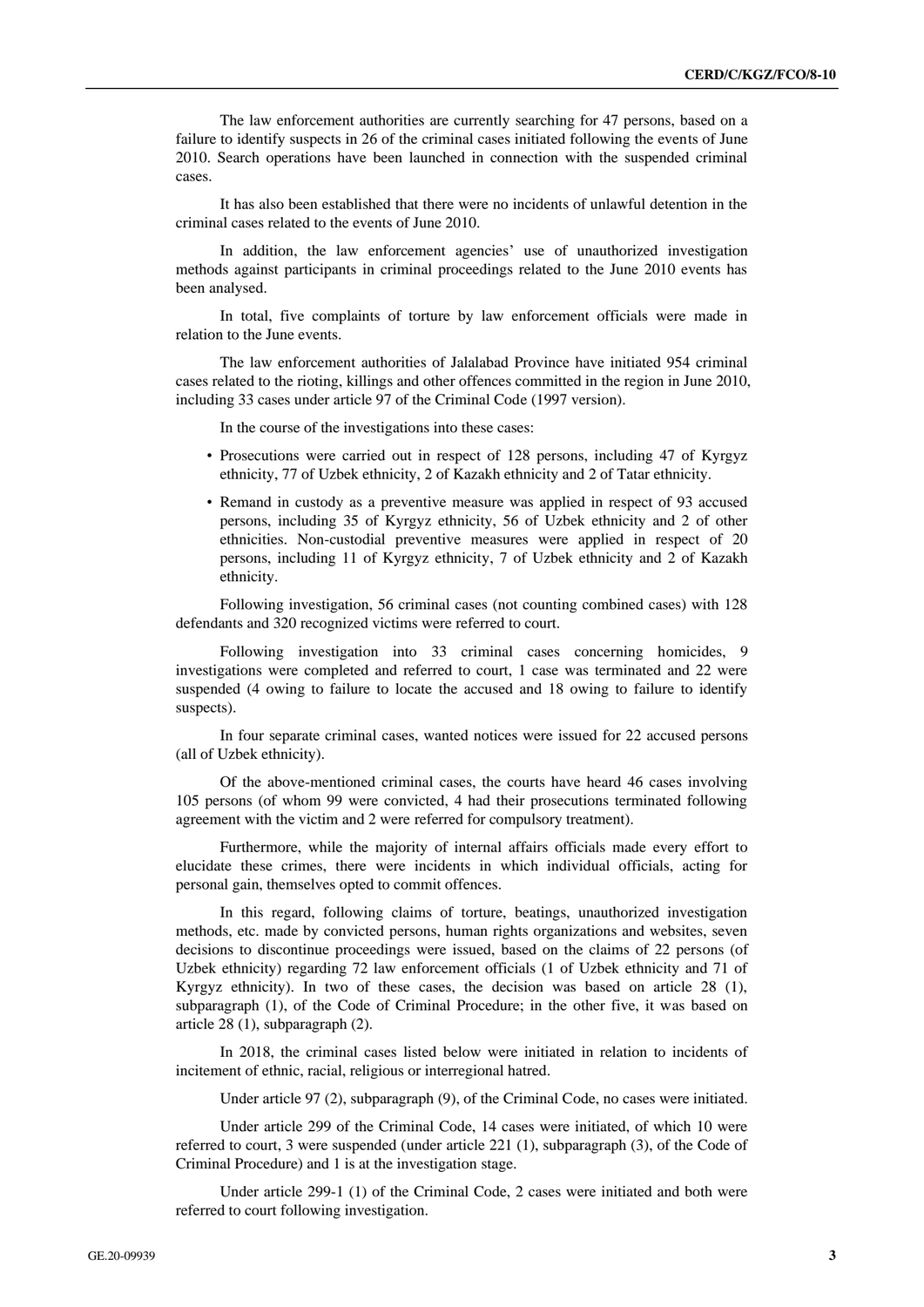Under article 373 of the Criminal Code, no cases were initiated.

In 2019:

Under article 130 (2), subparagraph (10) (Murder) of the Criminal Code, 4 pretrial proceedings were recorded in the automated information system constituting the single register of offences, of which 1 is at the investigation stage and 3 were combined into a single proceeding, which was suspended following investigation under article 237 (1), subparagraph (1), of the Code of Criminal Procedure.

Under article 138 (2), subparagraph (9) (Grievous bodily harm) of the Criminal Code, no cases were recorded in the single register of offences.

Under article 313 (Incitement to racial, ethnic, religious or interregional hatred (enmity)) of the Criminal Code, 231 cases were recorded in the single register of offences, of which 101 are at the investigation stage, 122 were terminated, 5 were referred to court and 3 were combined into a single proceeding.

Under article 314 (1) (Formation of an extremist organization) of the Criminal Code, 15 cases were recorded in the single register of offences, of which 9 are at the investigation stage, 5 were terminated and 1 was referred to court.

Under articles 383 (Genocide) and 386 (Apartheid) of the Criminal Code, no cases were recorded in the single register of offences.

In view of the above, it should be noted that all the necessary procedural steps in connection with the events of June 2010 were taken, in compliance with the requirements of criminal procedure legislation and, following a comprehensive and impartial examination of the criminal cases, court rulings in keeping with national legislation were issued.

In accordance with articles 93, 94, 96, 99 and 100 of the Constitution, justice in Kyrgyzstan is administered only by the courts. Judges are independent and subject only to the Constitution and the law. Any interference in the administration of justice is prohibited. Any person who attempts to influence a judge is prosecuted in accordance with the law.

Final rulings of the national courts are binding on all central and local government agencies, legal entities, voluntary associations, officials and private individuals, and are enforceable throughout the country.

Court rulings may be quashed, amended or suspended by the courts in accordance with procedures established by law.

The Supreme Court is the highest judicial authority in civil, criminal, commercial, administrative and other matters; it reviews the rulings of courts upon application by the parties to the proceedings, in accordance with procedures established by law. Supreme Court rulings are final and not subject to appeal.

## **Follow-up information relating to paragraph 28 of the concluding observations**

In accordance with article 10 of the Constitution, Kyrgyz is the national language of Kyrgyzstan and Russian is used as an official language. Kyrgyzstan guarantees to all the ethnic groups that make up its people the right to preserve their mother tongue and facilitates the study of these languages. The country has 602 general educational establishments that teach in two or more languages (Kyrgyz, Russian, Uzbek and Tajik).

Moreover, under the core curriculum for general educational establishments teaching in Uzbek, which is approved on an annual basis by the Ministry of Education and Science, between two (final years) and seven hours per week are set aside for study of the Uzbek language, and one to two hours per week for Uzbek literature.

Guidance has been produced in three languages (Kyrgyz, Russian and Uzbek) on the development and introduction of multilingual programmes in schools and preschools.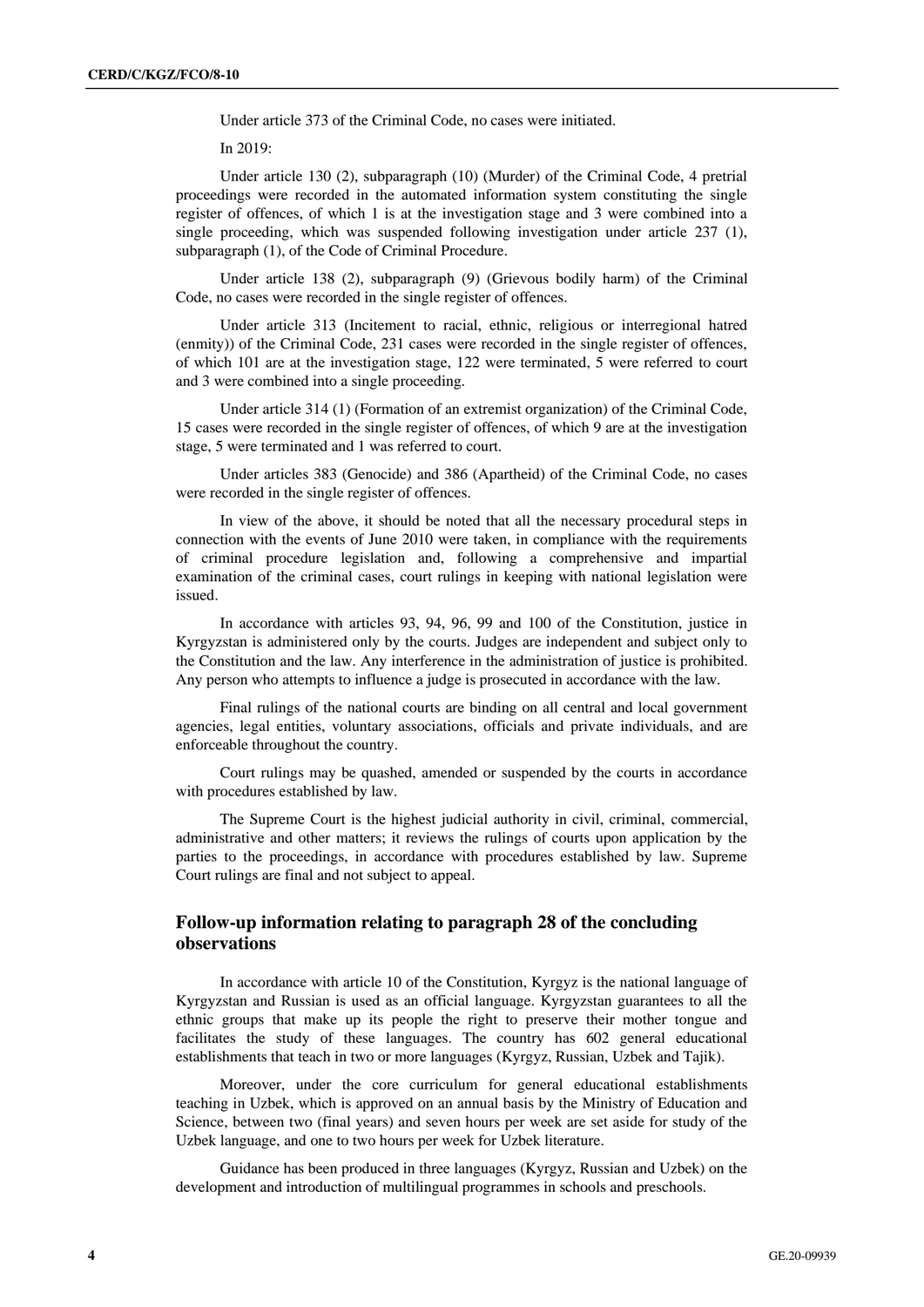To support multilingual teaching in schools, dictionaries on natural sciences, country studies, biology, history and physical education have been produced, including terms and typical linguistic constructions in Kyrgyz, Russian, Uzbek and Tajik. The dictionaries are designed for native or first language-based multilingual programmes.

In the 2018/19 academic year, comprehensive tests on the national and official languages were prepared for the State final examinations for ninth- and eleventh-year students. Through these tests, functional vocabulary and grammar, reading and understanding, writing and listening are assessed in line with applicable standards. Under the testing strategy, teachers are directed to adopt a functional and communicative approach and all categories of students are encouraged to develop their language skills.

Textbook provision in schools teaching in Uzbek stands at 77 per cent. Since 2017/18, newly developed textbooks or teaching packs have been published simultaneously in the country's four languages of instruction, Kyrgyz, Russian, Uzbek and Tajik, for the entire student population. This approach has now been implemented for first- to fourth-year students and fifth- and sixth-year students, and will be used in the future development and publication of a new generation of textbooks.

Subject specialist teachers for schools and classes in which Uzbek is the language of instruction are provided with refresher training in the national and official languages under the standard procedure, once every five years. There are difficulties in ensuring regular refresher training for Uzbek and Tajik language and literature teachers within the State refresher training system. Support for the work of native-language teachers (Uzbek, Tajik, Dungan) is provided on a project basis with support from donors and development organizations.

For example, in 2017, the Office of the High Commissioner on National Minorities of the Organization for Security and Cooperation in Europe supported refresher training to develop skills in the use of the communicative approach to teaching native languages for 79 teachers working in Uzbek and Tajik in the Provinces of Osh, Batken and Jalalabad, where most such schools are located. The course included three days of training, practical advice for teachers in the workplace, master classes for teachers who have already been trained and the development of lesson plans based on the communicative approach.

The course materials were transferred to the Innovative Technology Centre for Language Teacher Refresher Training at the National Institute of Refresher Training and Retraining for Education Workers, whose missions include work to promote multilingual education. Based on the materials received, a refresher training course has been developed, which could be reworked into a distance learning format in future.

From 2016 to 2018, a course and study guide were elaborated and approved for the development of language skills in the national and official languages for tenth- and eleventh-year students at schools teaching in Uzbek and Tajik. These materials were focused on helping students in the final years of school to prepare for nationwide examinations. In 2018/19, 82 schools with Uzbek- and Tajik-speaking students (more than 1,500 tenth- and eleventh-year students) were involved in the teaching process. A twomodule refresher training course and practical advice in the workplace were delivered to 155 teachers and teacher trainers from district and municipal departments of education. The tenth- and eleventh-year students sat diagnostic and final tests. In total, 1,589 students were tested: 1,296 in Kyrgyz and 293 in Russian.

For school leavers who were taught in Uzbek or Tajik, a significant barrier to the attainment of high marks in the nationwide examinations is the mathematics component, in which the exercises have an unusual format and are difficult to comprehend in a non-native language. To address this issue, in 2020, work began on methodological recommendations for mathematics teachers on how to prepare students during their daily lessons to complete exercises typical of the nationwide examinations. Once the teaching guide has been approved, it will be provided to all mathematics teachers.

In addition, it has been proposed that schools teaching in Uzbek or Tajik should conduct the mathematics course for students in the final years on a bilingual basis (Uzbek and Kyrgyz or Uzbek and Russian). A Kyrgyz language-learning course to assist